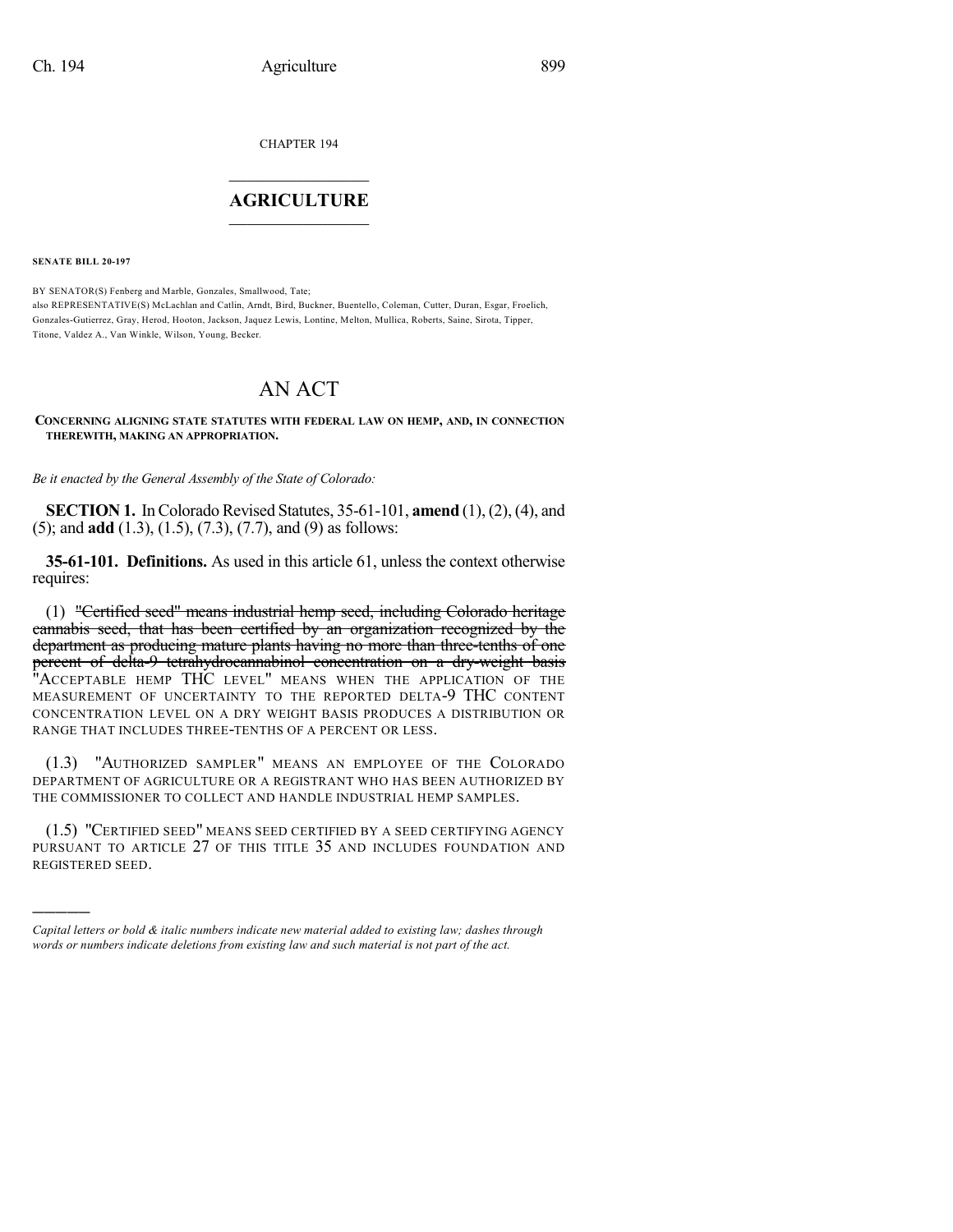$(2)$  "Colorado heritage cannabis seed" means seed from the plant cannabis sativa that possesses characteristics of a unique and specialized cannabis seed variety that is present in Colorado or has been recognized as produced in Colorado "CERTIFYING AGENCY" MEANS THE SEED CERTIFICATION SERVICE OF THE AUTHORIZED BOARD OF GOVERNORS OF THE COLORADO STATE UNIVERSITY SYSTEM OR THE AUTHORIZED SEED CERTIFYING AGENCY OF ANOTHER STATE.

(4) "Committee" meansthe industrial hemp ADVISORY committee established in section 35-61-103.

(5) "Delta-9 tetrahydrocannabinols" OR "DELTA-9 THC" has the same meaning as "tetrahydrocannabinols" as set forth in section 27-80-203 (24). C.R.S. DELTA-9 THC IS THE PRIMARY PSYCHOACTIVE COMPONENT OF CANNABIS. FOR PURPOSES OF THIS ARTICLE 61, THE TERMS "DELTA-9THC" AND "THC" ARE INTERCHANGEABLE.

(7.3) "KEY PARTICIPANT" MEANS A SOLE PROPRIETOR, A PARTNER IN A PARTNERSHIP, OR A PERSON WITH EXECUTIVE MANAGERIAL CONTROL IN A CORPORATION. A PERSON WITH EXECUTIVE MANAGERIAL CONTROL INCLUDES PERSONS SUCH AS A CHIEF EXECUTIVE OFFICER,CHIEF OPERATING OFFICER, OR CHIEF FINANCIAL OFFICER. "KEY PARTICIPANT" DOES NOT INCLUDE NONEXECUTIVE MANAGERS SUCH AS FARM, FIELD, OR SHIFT MANAGERS.

(7.7) "MEASUREMENT OF UNCERTAINTY" MEANS THE PARAMETER ASSOCIATED WITH THE RESULTS OF A MEASUREMENT THAT CHARACTERIZES THE DISPERSION OF THE VALUES THAT COULD REASONABLY BE ATTRIBUTED TO THE PARTICULAR QUANTITY SUBJECT TO MEASUREMENT.

(9) "TOTAL THC" MEANS THE MOLAR SUM OF THC AND TETRAHYDROCANNABINOLIC ACID (THCA).

**SECTION 2.** In Colorado Revised Statutes, 35-61-102, **amend** (1) as follows:

**35-61-102. Industrial hemp - permitted growth by registered persons.** (1) Notwithstanding any other provision of law to the contrary, a person who holds a registration issued pursuant to section 35-61-104 may

 $(a)$  engage in industrial hemp cultivation for commercial purposes.  $or$ 

(b) Grow industrial hemp for research and development purposes.

**SECTION 3.** In Colorado Revised Statutes, 35-61-103, **amend** (1)(a) introductory portion, (1)(b), and (2); and **repeal** (1)(a)(VII) and (3) as follows:

**35-61-103. Industrial hemp advisory committee - appointments - duties coordination with commission.** (1)(a) The industrial hemp ADVISORY committee is hereby established. The chair of the agriculture, livestock, and natural resources committee in the house of representatives and the chair of the agriculture, natural resources, and energy committee in the senate THE STATE AGRICULTURAL COMMISSION CREATED IN SECTION 35-1-105 SHALL APPOINT AN ADVISORY COMMITTEE TO ADVISE THE COMMISSIONER ON MATTERS REGARDING THE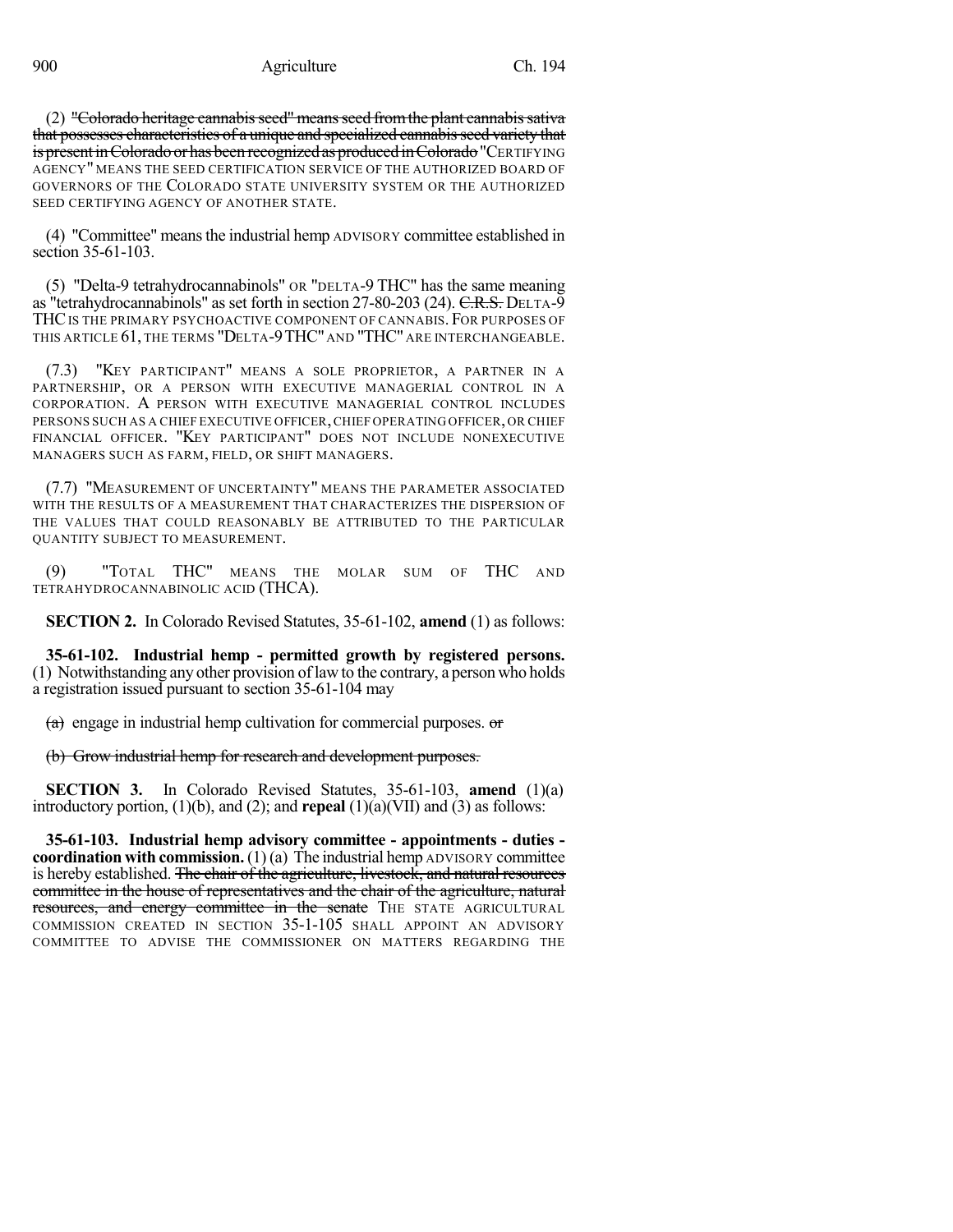REGULATION OF INDUSTRIAL HEMP PRODUCTION AND TO ASSIST THE COMMISSIONER IN PROMULGATING RULES TO CARRY OUT THIS ARTICLE 61. THE COMMISSION shall jointly appoint eleven TEN members to the industrial hemp ADVISORY committee as follows:

(VII) One member who is a representative of the attorney general's office;

(b) The termof office ofmembers of the committee isthree years; except that the members appointed pursuant to subparagraphs  $(H, (V), (VI),$  and  $(VIII)$  of paragraph  $(a)$  of this subsection (1) shall SUBSECTIONS  $(1)(a)(I)$  AND  $(1)(a)(V)$  OF THIS SECTION serve initial two-year terms to ensure staggered terms of office.

(2) The committee shall work with the department to establish an industrial hemp registration program and a seed certification program pursuant to section 35-61-104, under which a person may obtain authorization to: THE COMMITTEE SHALL PROVIDE ADVICE TO THE COMMISSIONER, REVIEW PROPOSED RULES, AND RECOMMEND NEW RULES OR CHANGES TO EXISTING RULES.

(a) Engage in industrial hemp cultivation; or

(b) Grow industrial hemp for purposes of research and development.

(3) The committee shall assist the department in determining the qualifications and other criteria a person must satisfy to qualify for registration under this article. The committee shall assist the department in the development of a seed certification program.

**SECTION 4.** In Colorado Revised Statutes, 35-61-104, **amend** (1)(a), (2), and (6); and **add** (1)(c) and (7) as follows:

**35-61-104. Registration - cultivation of industrial hemp - research and development growth - hemp management plan - rules.** (1) (a) A person wishing to engage in industrial hemp cultivation for commercial purposes or to grow industrial hemp for research and development purposes shall apply to the department for a registration in a form and manner determined by the commissioner in consultation with the committee, prior to planting the industrial hemp. for commercial or research and development purposes. The application must include the name and address of the applicant AND ALL KEY PARTICIPANTS and the legal description, global positioning system location, and map of the land area on which the applicant plans to engage in industrial hemp cultivation. or research and development growth operations An application to engage in industrial hemp cultivation for commercial purposes must identify by name each officer, director, member, partner, or owner of at least ten percent of the entity and any other person who has managing or controlling authority over the entity. The applicant shall also submit to the department the fee required by section 35-61-106 (2). Application for registration pursuant to this section is a matter of statewide concern.

(c) WITH THE SUBMISSION OF AN APPLICATION FOR REGISTRATION, EACH KEY PARTICIPANT SHALL SUBMIT A COMPLETE SET OF FINGERPRINTS TO THE COLORADO BUREAU OF INVESTIGATION OR THE DEPARTMENT FOR THE PURPOSE OF CONDUCTING FINGERPRINT-BASED CRIMINAL HISTORY RECORD CHECKS. IF RECEIVED BY THE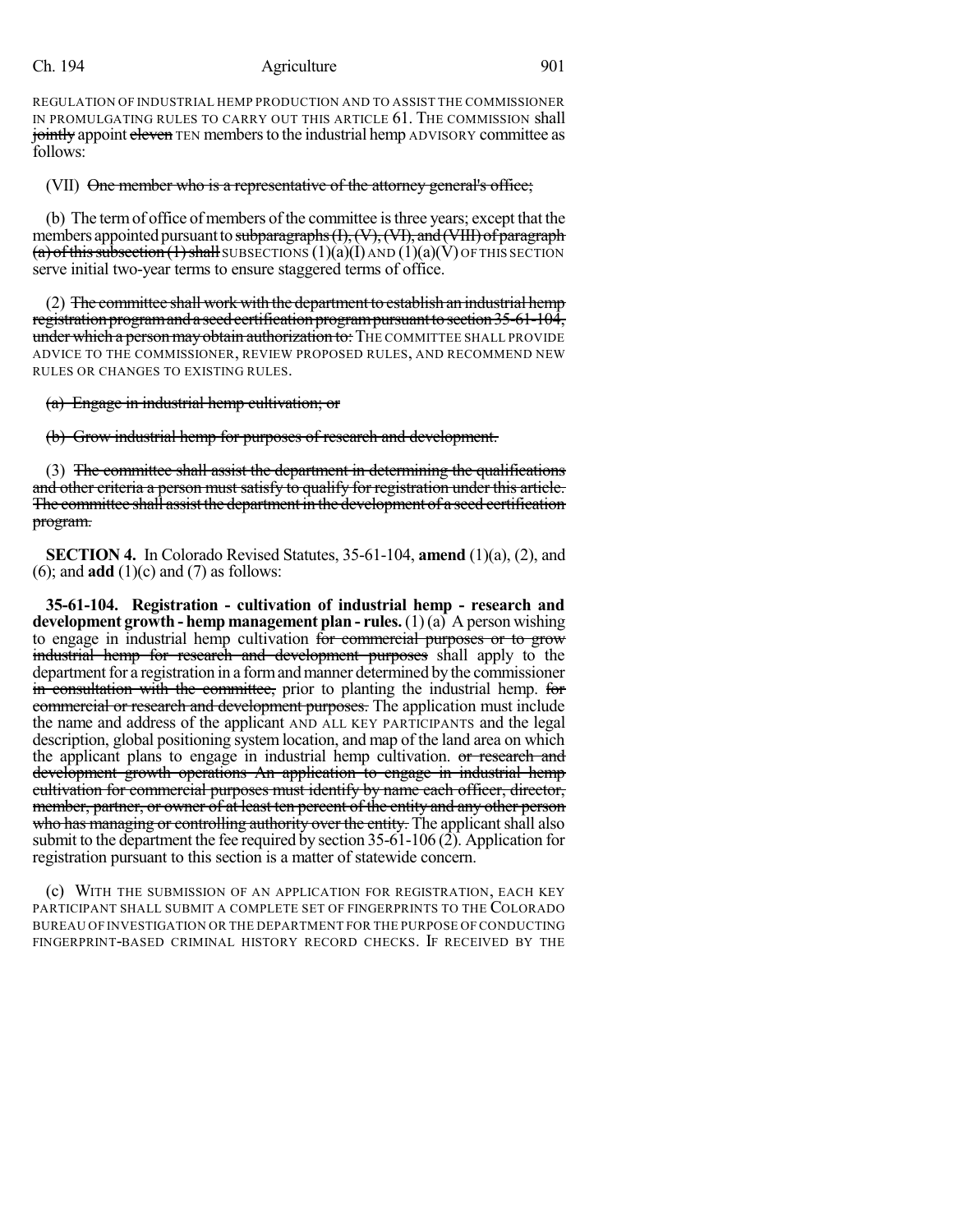902 Agriculture Ch. 194

DEPARTMENT, THE DEPARTMENT SHALL SUBMIT THE FINGERPRINTS TO THE COLORADO BUREAU OF INVESTIGATION FOR THE PURPOSE OF CONDUCTING FINGERPRINT-BASED CRIMINAL HISTORY RECORD CHECKS.THECOLORADO BUREAU OF INVESTIGATION SHALL FORWARD THE FINGERPRINTS TO THE FEDERAL BUREAU OF INVESTIGATION FOR THE PURPOSE OF CONDUCTING FINGERPRINT-BASED CRIMINAL HISTORY RECORD CHECKS. UPON COMPLETION OF THE CRIMINAL HISTORY RECORD CHECK, THE BUREAU SHALL FORWARD THE RESULTS TO THE COMMISSIONER. THE DEPARTMENT MAY ACQUIRE A NAME-BASED CRIMINAL HISTORY RECORD CHECKFOR A KEY PARTICIPANT WHO HAS TWICE SUBMITTED TO A FINGERPRINT-BASED CRIMINAL HISTORY RECORD CHECK AND WHOSE FINGERPRINTS ARE UNCLASSIFIABLE. THE COMMISSIONER SHALL USE THE INFORMATION RESULTING FROM THE FINGERPRINT-BASED CRIMINAL HISTORY RECORD CHECK TO INVESTIGATE AND DETERMINE WHETHER A KEY PARTICIPANT IS QUALIFIED TO BE REGISTERED. THE KEY PARTICIPANT SHALL PAY THE COSTS ASSOCIATED WITH THE FINGERPRINT-BASED CRIMINAL HISTORY RECORD CHECKS.

(2) If a person applies for registration in accordance with subsection (1) of this section and the commissioner determines that the person has satisfied the requirements for registration pursuant to this article ARTICLE 61, the commissioner shall MAY issue a registration to the person.

(6) The commissioner or the commissioner's designee shall submit a hemp management plan in accordance with the requirements and timelines prescribed by the secretary of the United States department of agriculture pursuant to the "Agriculture Improvement Act of 2018", Pub.L. 115-334, as amended, for approval by the secretary. In drafting the hemp management plan, the commissioner or the commissioner's designee may consult with any stakeholders, including local governments and state and federal and law enforcement agencies, and shall consult with private industry. In developing a hemp management plan pursuant to this subsection (6), the commissioner or the commissioner's designee shall establish rules authorizing the disposal of a plant. The rules may authorize some form of reuse of the plant in accordance with federal guidelines.

(7) EXCEPT AS OTHERWISE PROHIBITED BY LAW, THE COMMISSIONER MAY ESTABLISH SEPARATE REGISTRATION AND WAIVER REQUIREMENTS FOR RESEARCH AND DEVELOPMENT CULTIVATION OF INDUSTRIAL HEMP.

**SECTION 5.** In Colorado Revised Statutes, **repeal** 35-61-104.5 as follows:

**35-61-104.5. Research - certified seed program - fees.** (1) (a) The department shall administer an industrial hemp grant research program so that state institutions of higher education may conduct research to develop or recreate strains of industrial hemp. The purpose of the research may include growing industrial hemp to provide breeding strains to aid Colorado's industrial hemp program and to create Colorado strains of industrial hemp.

(b) Repealed.

(1.5) The department shall administer a certified seed program that identifies seeds that produce industrial hemp. In accordance with all federal and state laws and regulations, the department may import seeds to develop the certified seed program.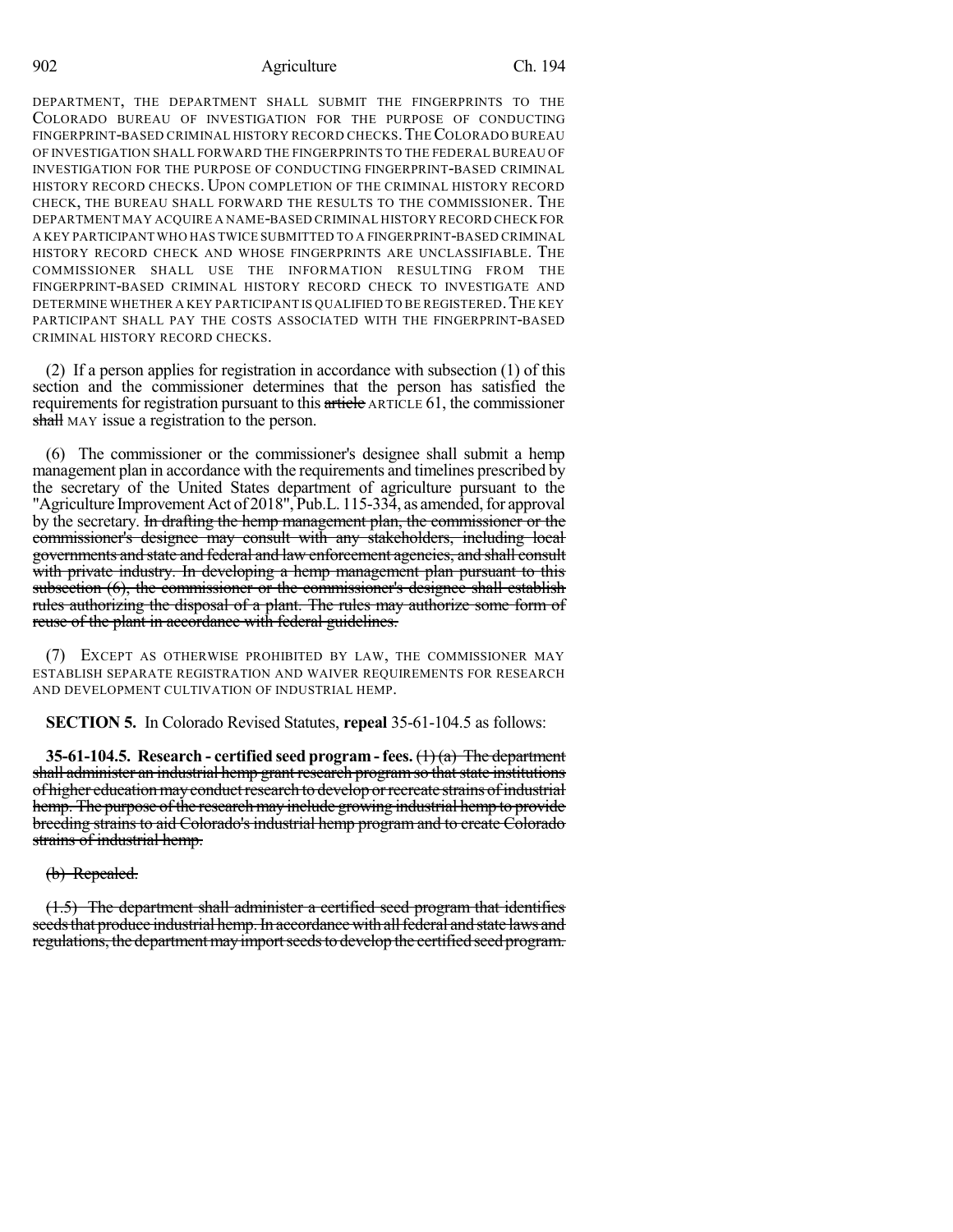(2) In addition to the fees collected pursuant to section 35-61-106 or pursuant to rules promulgated under section 35-61-104, the commissioner may collect a fee, established by the committee, for each registration for the purpose of funding industrial hemp research and certification programs, including by making grants to institutions of higher education as specified in subsection (1) of this section. The fees collected shall be deposited in the industrial hemp research grant fund created in section  $35-61-106(3)$ . The department may solicit, apply for, and accept money from other sources for the grant program.

**SECTION 6.** In Colorado Revised Statutes, 35-61-105, **amend** (1) introductory portion and (2) as follows:

**35-61-105. Report of growthandsalesactivities- verificationof cropcontent - testing - waiver of concentration limits - rules.** (1) At least annually and more often as required by the commissioner, a person who obtains a registration under this article 61 to engage in industrial hemp cultivation for commercial purposes shall file with the department a report that includes the following information:

(2) The commissioner, in consultation with the committee, shall adopt rules to establish an inspection program to determine delta-9 tetrahydrocannabinol levels and ensure compliance with the limits on delta-9 tetrahydrocannabinol THC concentration. The commissioner shall determine the delta-9 tetrahydrocannabinol concentration by measuring the combined concentration of delta-9 tetrahydrocannabinol and its precursor, delta-9 tetrahydrocannabinolic acid. The rules shall MUST also establish a process by which a registrant may apply to the commissioner for a waiver from the delta-9 tetrahydrocannabinol THC concentration limits under circumstances specified in the rules ABOVE THE ACCEPTABLE HEMP THC LIMIT.

**SECTION 7.** In Colorado Revised Statutes, **amend** 35-61-105.5 as follows:

**35-61-105.5. Authorized samplers-lotsampling -testing laboratories.**(1) If a person registered pursuant to this article 61 wants a licensed retail marijuana testing facility to perform testing on the industrial hemp that the registrant is cultivating, that person shall use a radio frequency identification-based inventory tracking system approved by the commissioner for a sample of the registrant's industrial hemp crop. The commissioner shall only approve an inventory tracking system if that system is compatible with the state licensing authority's seed-to-sale tracking system required pursuant to section 44-10-202 (1)(a). A licensed retail testing facility shall provide the test results to the registrant and the commissioner. All test results are considered confidential business information. This section does not prevent the use of the tracking system for other purposes THE COMMISSIONER SHALL ESTABLISH A REGISTRATION AND CERTIFICATION PROGRAM FOR AUTHORIZED SAMPLERS.

(2) (a) THE COMMISSIONER SHALL DEVELOP HEMP SAMPLING AND TESTING PROCEDURES TO SAMPLE AND TEST ONE HUNDRED PERCENT OF THE HEMP LOTS PLANTED EACH YEAR. EACH REGISTERED LAND AREA, INCLUDING EACH LOT WITHIN A REGISTERED LAND AREA, MUST BE INSPECTED AND SAMPLED TO ENSURE COMPLIANCE WITH ALL REQUIREMENTS OF THIS ARTICLE 61 AND TO DETERMINE THE TOTAL THC CONTENT.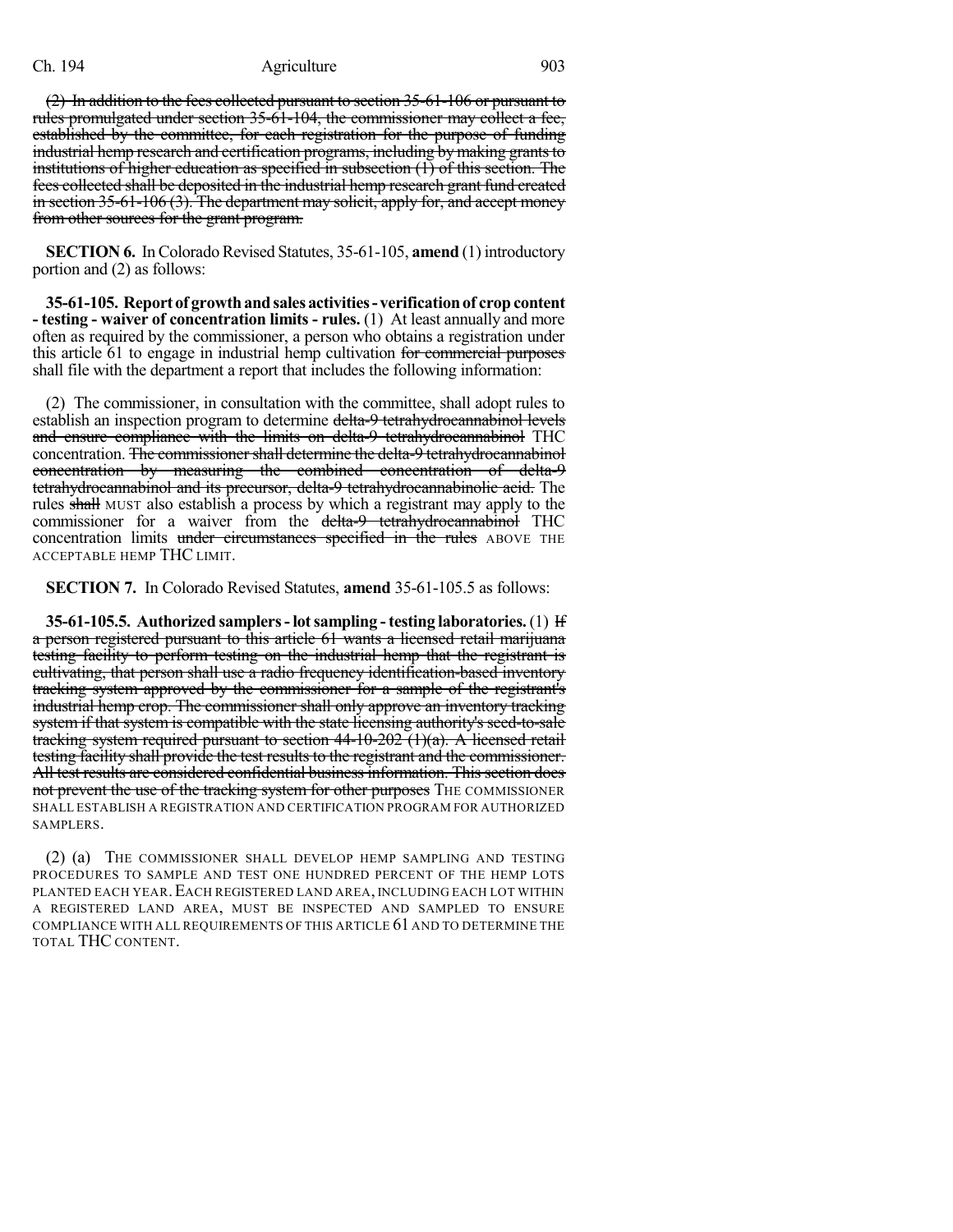(b) AN AUTHORIZED SAMPLER, OR EMPLOYEE OF THE DEPARTMENT, SHALL COLLECT SAMPLES OF FLOWER MATERIAL FROM ALL LOTS GROWN ON THE REGISTERED LAND AREA.

(c) AREGISTRANT SHALL NOT HARVEST THE HEMP CROP PRIOR TO SAMPLES BEING COLLECTED.

(d) AN AUTHORIZED SAMPLER SHALL SUBMIT COLLECTED SAMPLES TO A STATE CERTIFIED INDUSTRIAL HEMP TESTING LABORATORY.

**SECTION 8.** In Colorado Revised Statutes, 35-61-106, **amend** (2); and **repeal**  $(3)(a)$  as follows:

**35-61-106. Industrial hemp registration program cash fund - industrial hemp research grant fund - fees.** (2) The commissioner shall collect a fee from persons applying for a registration pursuant to this article 61 based on a fee schedule determined by the commissioner. The commissioner shall set the fee schedule at a level sufficient to generate the amount of money necessary to cover the department's direct and indirect costs in implementing this article 61. THE COMMISSIONER MAY ALSO COLLECT ANY FEES NECESSARY TO COVER THE COST OF INSPECTION AND COMPLIANCE SAMPLING AND TESTING. The commissioner shall transmit the fees collected pursuant to this section to the state treasurer for deposit in the fund.

(3) There is hereby created in the state treasury the industrial hemp research grant fund. The fund consists of:

(a) Fees collected by the commissioner pursuant to section  $35-61-104.5$  (2);

**SECTION 9.** In Colorado Revised Statutes, 35-61-107, **amend** (5), (6), and (7) as follows:

**35-61-107. Violations-penalties-denial of registration- application.**(5) The commissioner shall neither revoke nor suspend an institution of higher education's registration or a research-and-development registrant's registration when a sample of the registrant's industrial hemp tests higher than the limits established by rule of the commissioner if the crop is destroyed or utilized in a manner approved of and **verified by the commissioner** CANNABIS PLANTS EXCEEDING THE ACCEPTABLE HEMP THC LEVEL MUST BE DISPOSED OF IN ACCORDANCE WITH RULES ESTABLISHED BY THE COMMISSIONER.

(6) Notwithstanding any other provision of this article 61, for up to three years after the effective date of the suspension, revocation, or relinquishment of a registration, the commissioner may deny an application for registration if:

(a) The applicant OR ANY KEY PARTICIPANT is an individual who was previously listed as participating in an entity pursuant to section 35-61-104 and that individual or entity was subjected to discipline under this article 61; or

(b) The applicant OR ANY KEY PARTICIPANT is an entity that lists an individual as participating in the entity pursuant to section 35-61-104 and the individual was previously listed as a participating person OR KEY PARTICIPANT in an entity that was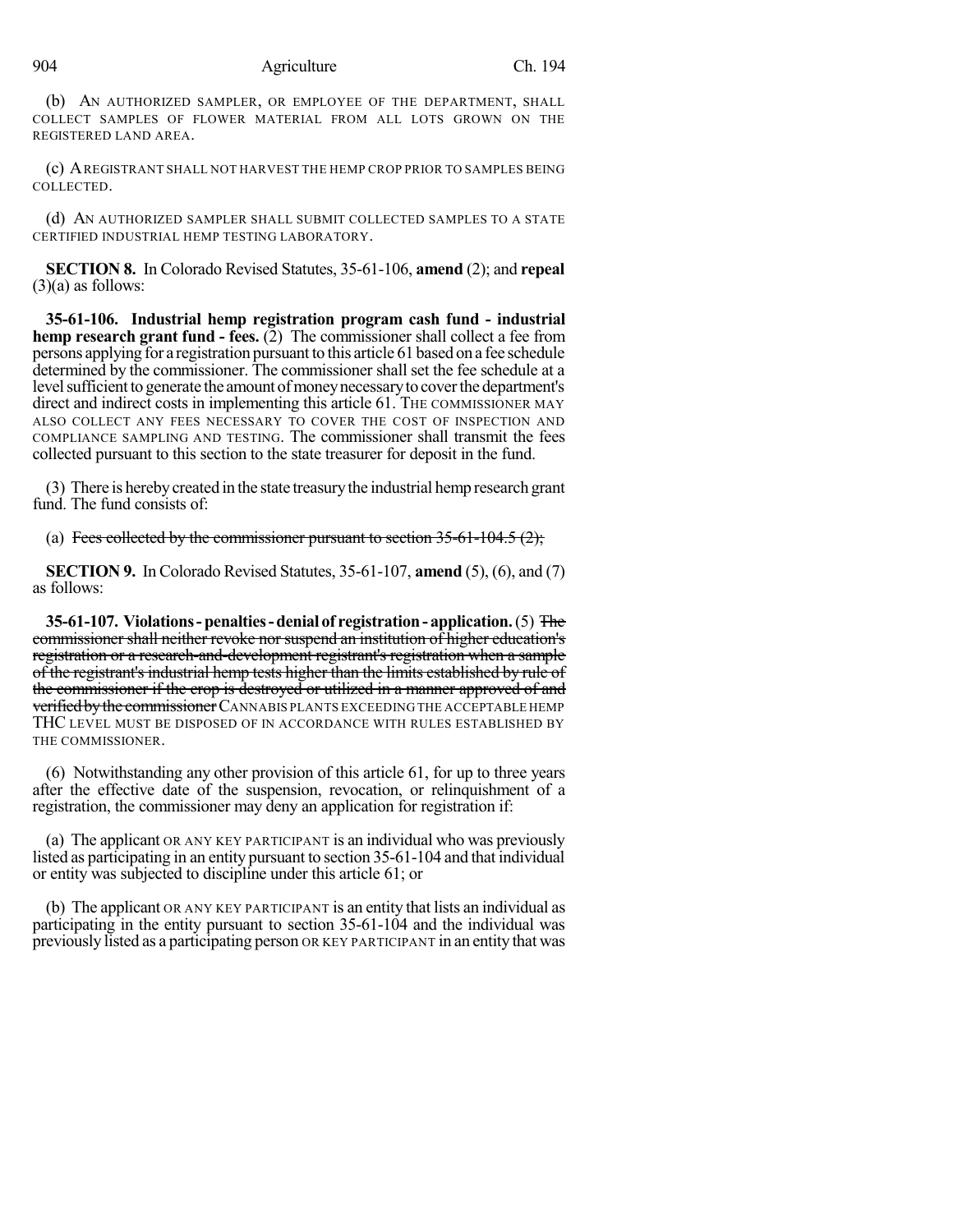subjected to discipline under this article 61.

(7) If a person's registration, INCLUDING ANY KEY PARTICIPANT TO THE REGISTRATION, issuspended, revoked, or voluntarily relinquished for a violation of this section, the commissioner may deny a new application for registration for that person for up to three years after the effective date of the suspension, revocation, or relinquishment.

**SECTION 10.** In Colorado Revised Statutes, **add** 35-61-110, 35-61-111, 35-61-112, 35-61-113, and 35-61-114 as follows:

**35-61-110. Record-keeping requirements.** (1) EACH REGISTRANT SHALL MAINTAIN RECORDS OF ALL HEMP PLANT LOTS ACQUIRED, PRODUCED, HANDLED, OR DISPOSED OF IN THE FORM AND MANNER DESIGNATED BY THE COMMISSIONER. THE PRODUCER SHALL RETAIN THE RECORDS FOR THREE YEARS.

(2) THE COMMISSIONER MAY REQUEST ALL REPORTS AND RECORDS REQUIRED AS PART OF REGISTRATION,INCLUDINGCONFIDENTIAL DATA OR BUSINESS INFORMATION INCLUDING BUT NOT LIMITED TO INFORMATION CONSTITUTING TRADE SECRETS OR DISCLOSING A TRADE POSITION, FINANCIAL CONDITION, OR BUSINESS OPERATIONS. THE COMMISSIONER AFTER RECEIPT SHALL KEEP THE REPORTS AND RECORDS IN THE COMMISSIONER'S CUSTODY OR CONTROL. CONFIDENTIAL BUSINESS INFORMATION MAY BE SHARED WITH APPLICABLE FEDERAL, STATE, OR LOCAL LAW ENFORCEMENT IN COMPLIANCE WITH THIS ARTICLE 61.

(3) (a) THE COMMISSIONER MAY DENY ACCESS TO PERSONAL INFORMATION ABOUT PERSONS INVOLVED WITH THE CULTIVATION OF INDUSTRIAL HEMP IF THE COMMISSIONER REASONABLY BELIEVES DISSEMINATION OF SUCH INFORMATION WILL CAUSE HARM TO SUCH PERSONS.

(b) ON THE GROUNDS THAT DISCLOSURE WOULD BE CONTRARY TO THE PUBLIC INTEREST, THE COMMISSIONER MAY DENY ACCESS TO THE FOLLOWING:

(I) SPECIFIC OPERATIONAL DETAILS OF INDUSTRIAL HEMP OPERATIONS THAT CONSTITUTE CONFIDENTIAL COMMERCIAL DATA PURSUANT TO SECTION 24-72-204. SUCH OPERATIONAL DETAILS INCLUDE:

(A) OWNERSHIP, NUMBERS, FIELD LOCATIONS, AND MOVEMENTS OF CROPS;

(B) FINANCIAL INFORMATION;

(C) THE PURCHASE AND SALE OF CROPS;

(D) ACCOUNT NUMBERS OR UNIQUE IDENTIFIERS ISSUED BY GOVERNMENT OR PRIVATE ENTITIES; AND

(E) OPERATIONAL PROTOCOLS.

(II) INFORMATION RELATED TO CONFIDENTIAL BUSINESS INFORMATION THAT:

(A) WOULD IDENTIFY A PERSON OR FIELD LOCATION; OR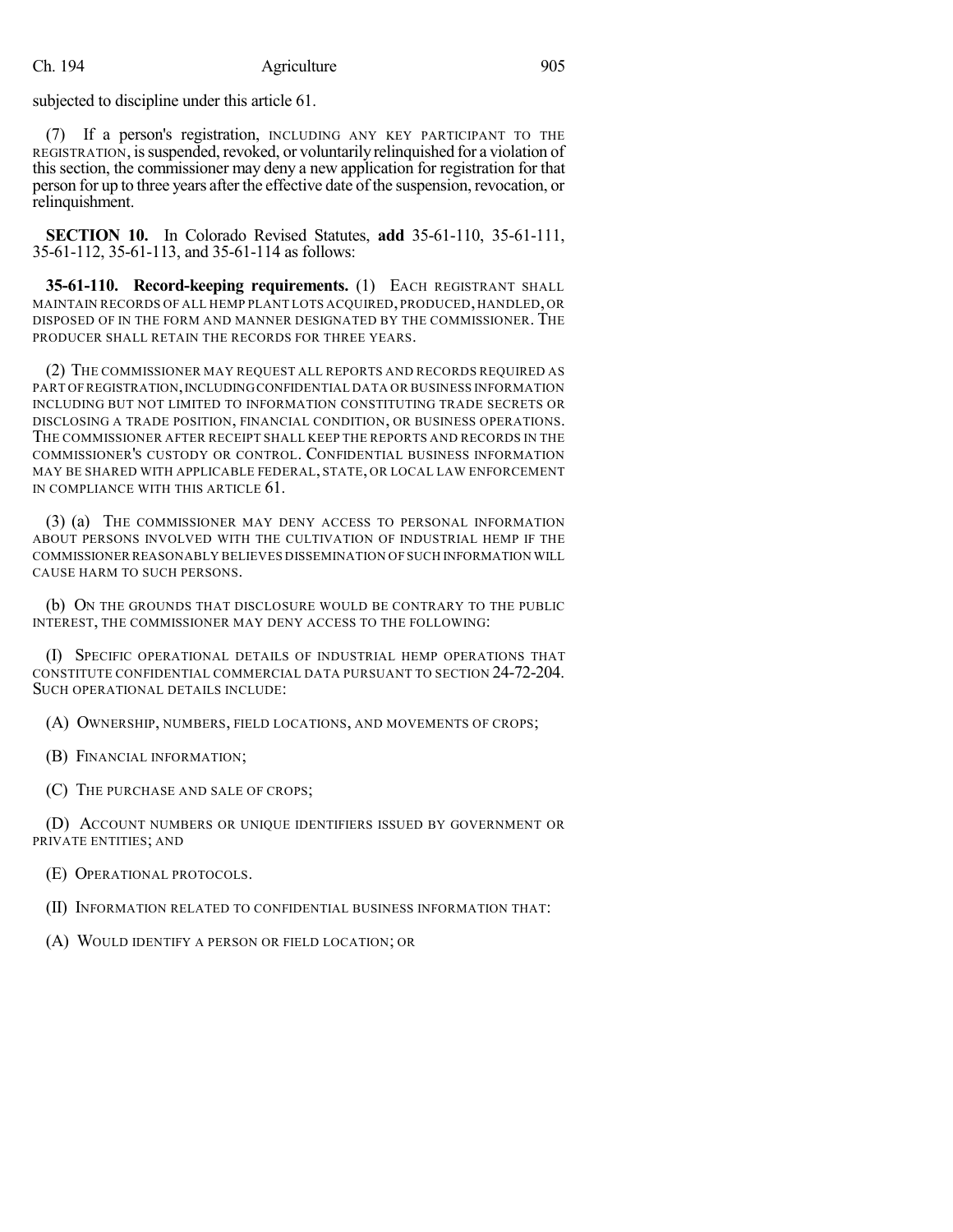### 906 Agriculture Ch. 194

(B) CONTAINS CONFIDENTIAL DATA, INCLUDING RECORDS OF ONGOING INVESTIGATIONS THAT PERTAIN TO INDUSTRIAL HEMP CULTIVATION; EXCEPT THAT RECORDS OF INVESTIGATIONS MUST NOT BE WITHHELD IF THE INVESTIGATION HAS CONCLUDED AND THE PERSON BEINGINVESTIGATED IS FOUND BY THE COMMISSIONER TO HAVE VIOLATED ANY PROVISION OF THIS TITLE 61THAT PERTAINS TO INDUSTRIAL HEMP.

(4) IF THE COMMISSIONER DENIES ACCESS TO INFORMATION PURSUANT TO SUBSECTION  $(3)(a)$  OR  $(3)(b)$  OF THIS SECTION, THE COMMISSIONER SHALL REDACT THE CONFIDENTIAL INFORMATION AND MAKE THE REMAINING PORTIONS OF THE RECORD AVAILABLE FOR DISCLOSURE.IF THE COMMISSIONER IS UNABLE TO REDACT THE RECORD WITHIN THE TIME LIMITS ESTABLISHED IN SECTION 24-72-203 (3), THE TIME LIMITS ARE WAIVED AND THE COMMISSIONER SHALL REDACT THE INFORMATION AND PROVIDE THE REDACTED RECORD AS SOON AS IS PRACTICABLE.

(5) NOTHING IN THIS ARTICLE 61 AUTHORIZES THE COMMISSIONER TO OBTAIN INFORMATION NOT OTHERWISE PERMITTED BY LAW.

(6) NOTHING IN THIS ARTICLE 61:

(a) PRECLUDES A PERSON IN INTEREST FROM ACCESSING HIS OR HER OWN INFORMATION;

(b) PREVENTS THE COMMISSIONER FROM RELEASING BIOLOGICAL INDUSTRIAL HEMP SAMPLES TO AN AUTHORIZED EXTERNAL ENTITY FOR SCIENTIFIC TESTING, SO LONG AS THE TESTING ENTITY AGREES TO MAINTAIN THE CONFIDENTIALITY OF THE INFORMATION IT RECEIVES;

(c) PREVENTS THE COMMISSIONER FROM DISCLOSING INFORMATION THAT IS OTHERWISE PERMITTED OR REQUIRED TO BE DISCLOSED; OR

(d) APPLIES WHEN THE COMMISSIONER DETERMINES THAT DISCLOSURE OF INDUSTRIAL HEMP CULTIVATION INFORMATION IS NECESSARY TO PREVENT OR ADDRESS AN IMMEDIATE THREAT TO THE HEALTH AND SAFETY OF A PERSON OR ANIMAL.

(7) WHEN DISCLOSING INFORMATION PURSUANT TO SUBSECTION  $(6)(d)$  of this SECTION, THE COMMISSIONER SHALL RELEASE ONLY AS MUCH INFORMATION AS IS NECESSARY TO ADDRESS THE SITUATION.

**35-61-111. Unlawful acts.** (1) UNLESS OTHERWISE AUTHORIZED BY LAW, IT IS UNLAWFUL AND A VIOLATION OF THIS ARTICLE 61 FOR ANY PERSON TO:

(a) CULTIVATE HEMP WITHOUT HAVING A VALID REGISTRATION FROM THE DEPARTMENT;

(b) HARVEST THE INDUSTRIAL HEMP CROP IN EXCESS OF THE TIME ALLOWED BY THE COMMISSIONER AFTER SAMPLING BY AN AUTHORIZED SAMPLER;

(c) REFUSE TO COMPLY WITH A CEASE-AND-DESIST ORDER ISSUED PURSUANT TO SECTION 35-61-107;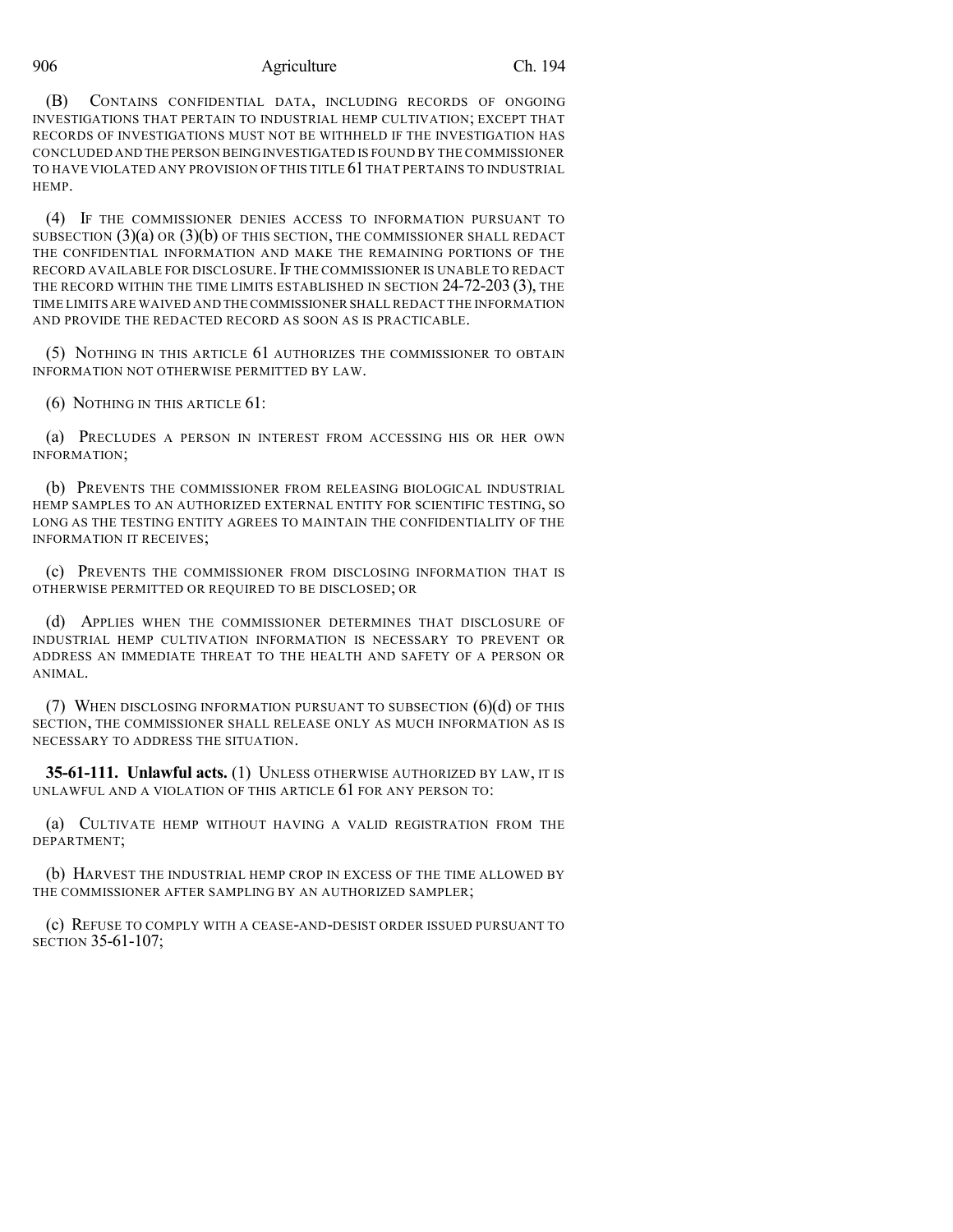(d) REFUSE OR FAIL TO COMPLY WITH THE PROVISIONS OF THIS ARTICLE 61;

(e) MAKE FALSE, MISLEADING, DECEPTIVE, OR FRAUDULENT REPRESENTATIONS;

(f) IMPERSONATE ANY STATE, COUNTY, CITY AND COUNTY, OR MUNICIPAL OFFICIAL OR INSPECTOR; OR

(g) REFUSE OR FAIL TO COMPLY WITH ANY RULES ADOPTED BY THE COMMISSIONER PURSUANT TO THIS ARTICLE 61 OR TO ANY LAWFUL ORDER ISSUED BY THE COMMISSIONER.

(2) NOTWITHSTANDING ANY PROVISION OF LAW TO THE CONTRARY, NO PERSON IS SUBJECT TO CRIMINAL PROSECUTION FOR:

(a) FAILURE TO PROVIDE A LEGAL DESCRIPTION OF THE LAND ON WHICH THE PRODUCER PRODUCES HEMP;

(b) FAILURE TO OBTAIN A REGISTRATION PURSUANT TO THIS ARTICLE 61 FOR THE PRODUCTION OF INDUSTRIAL HEMP; OR

(c) PRODUCING CANNABIS WITH A THC LEVEL ABOVE THREE-TENTHS OF A PERCENT BUT BELOW A PERCENT AS DETERMINED BY THE COMMISSIONER THROUGH RULE.

**35-61-112. Civil penalties.** (1) (a) ANY PERSON WHO VIOLATES ANY PROVISION OF THIS ARTICLE 61 OR ANY RULE ADOPTED PURSUANT TO THIS ARTICLE 61 IS SUBJECT TO A CIVIL PENALTY, AS DETERMINED BY THE COMMISSIONER.

(b) BEFORE IMPOSING ANY CIVIL PENALTY, THE COMMISSIONER SHALL CONSIDER THE SEVERITY OF THE VIOLATION, THE AMOUNT OF HARM CAUSED BY SUCH A VIOLATION, THE PRESENCE OR ABSENCE OF A PATTERN OF SIMILAR VIOLATIONS BY THE REGISTRANT, THE EFFECT OF THE PROPOSED PENALTY ON THE ABILITY OF THE REGISTRANT TO CONTINUE TO CONDUCT BUSINESS, AND ANY OTHER FACTORS DEEMED TO BE RELEVANT.

(c) THE MAXIMUM PENALTY IMPOSED BY THE COMMISSIONER MUST NOT EXCEED TWO THOUSAND DOLLARS PER VIOLATION PER DAY.

(2) THE COMMISSIONER SHALL NOT IMPOSE ANY PENALTY UNLESS THE PERSON CHARGED IS GIVEN NOTICE AND AN OPPORTUNITY FOR A HEARING PURSUANT TO ARTICLE 4 OF TITLE 24.

(3) THE DEPARTMENT SHALL TRANSMIT ANY CIVIL PENALTIES OR FINES COLLECTED PURSUANT TO THIS ARTICLE 61 TO THE STATE TREASURER, WHO SHALL CREDIT THEM TO THE INDUSTRIAL HEMP REGISTRATION PROGRAM CASH FUND CREATED PURSUANT TO SECTION 35-61-106.

**35-61-113. Powers and duties of commissioner - rules.** (1) THE COMMISSIONER MAY ADMINISTER AND ENFORCE THE PROVISIONS OF THIS ARTICLE 61 AND ANY RULES ADOPTED PURSUANT THERETO.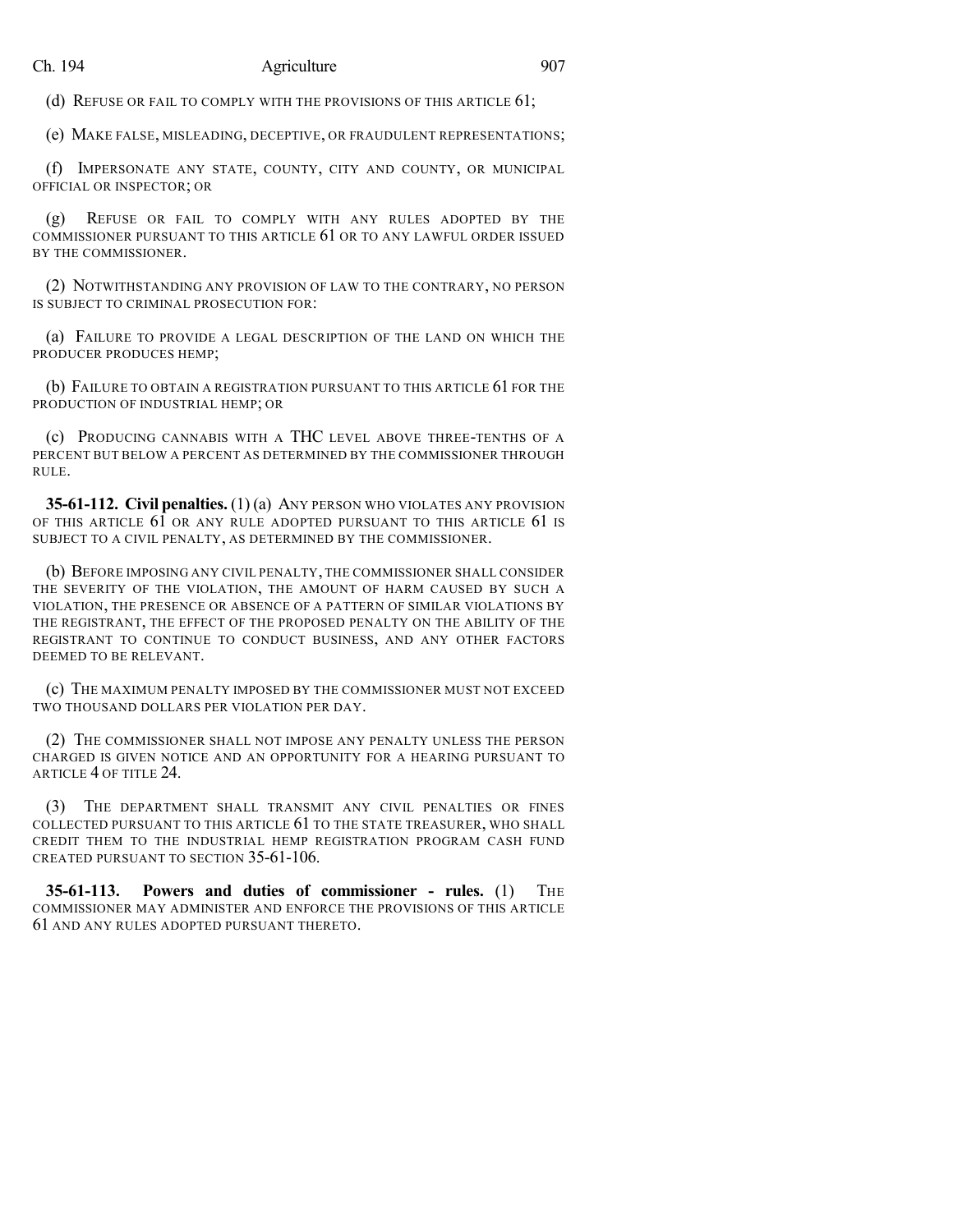(2) THE COMMISSIONER MAY ADOPT ALL REASONABLE RULES FOR THE ADMINISTRATION AND ENFORCEMENT OF THIS ARTICLE 61, INCLUDING BUT NOT LIMITED TO:

(a) MINIMUM STANDARDS OF THE ACCEPTABLE HEMP THC LEVEL;

(b) MAINTENANCE OF RECORDS CONCERNING ALL HEMP PLANT LOTS ACQUIRED, PRODUCED, HANDLED, OR DISPOSED OF; AND

(c) ESTABLISHMENT OF QUALIFICATIONS FOR AUTHORIZED SAMPLERS.

(3) THE COMMISSIONER MAY ESTABLISH THE ANNUAL DATE OR DATES ON WHICH REGISTRATIONS ISSUED PURSUANT TO THIS ARTICLE 61 EXPIRE.

(4) THE COMMISSIONER MAY ENTER INTO COOPERATIVE AGREEMENTS WITH ANY AGENCY OR POLITICAL SUBDIVISION OF THIS STATE OR WITH ANY AGENCY OF THE UNITED STATES GOVERNMENT FOR THE PURPOSE OF CARRYING OUT THE PROVISIONS OF THIS ARTICLE 61, RECEIVING GRANTS-IN-AID, AND SECURING UNIFORMITY OF RULES.

(5) THE POWERS AND DUTIES VESTED IN THE COMMISSIONER BY THIS ARTICLE 61 MAY BE DELEGATED TO QUALIFIED EMPLOYEES OF THE DEPARTMENT.

**35-61-114. Inspections - investigations - access - subpoenas.** (1) THE COMMISSIONER, UPON HIS OR HER OWN MOTION OR UPON THE COMPLAINT OF ANY PERSON,MAY MAKE ANY INVESTIGATIONS NECESSARY TO ENSURE COMPLIANCE WITH THIS ARTICLE 61.

(2) COMPLAINTS OF RECORD AND THE RESULTS OF THE INVESTIGATIONS MAY, IN THE DISCRETION OF THE COMMISSIONER, BE CLOSED TO PUBLIC INSPECTION, EXCEPT TO THE PERSON IN INTEREST, AS DEFINED IN SECTION 24-72-202 (4).

(3) AT ANY REASONABLE TIME DURING REGULAR BUSINESS HOURS, THE COMMISSIONER MUST BE PROVIDED FREE AND UNIMPEDED ACCESS UPON CONSENT OR UPON OBTAINING AN ADMINISTRATIVE SEARCH WARRANT TO:

(a) THOSE PORTIONS OF ALL BUILDINGS, FIELDS, AND OTHER AREAS IN WHICH ANY INDUSTRIAL HEMP LOTS ARE HANDLED FOR THE PURPOSE OF CARRYING OUT ANY PROVISION OF THIS ARTICLE 61 OR ANY RULE PROMULGATED PURSUANT TO THIS ARTICLE 61; AND

(b) ALL RECORDS REQUIRED TO BE KEPT, AND THE COMMISSIONER MAY MAKE COPIES OF SUCH RECORDS FOR THE PURPOSE OF CARRYING OUT ANY PROVISION OF THIS ARTICLE 61 OR ANY RULE PROMULGATED PURSUANT TO THIS ARTICLE 61.

(4) (a) WHENEVER THE COMMISSIONER HAS REASONABLE CAUSE TO BELIEVE A VIOLATION OF ANY PROVISION OF THIS ARTICLE 61 OR ANY RULE MADE PURSUANT TO THIS ARTICLE 61 HAS OCCURRED AND IMMEDIATE ENFORCEMENT IS DEEMED NECESSARY, THE COMMISSIONER MAY ISSUE A CEASE-AND-DESIST ORDER, WHICH MAY REQUIRE ANY PERSON TO CEASE VIOLATING ANY PROVISION OF THIS ARTICLE 61 OR ANY RULE MADE PURSUANT TO THIS ARTICLE 61. THE CEASE-AND-DESIST